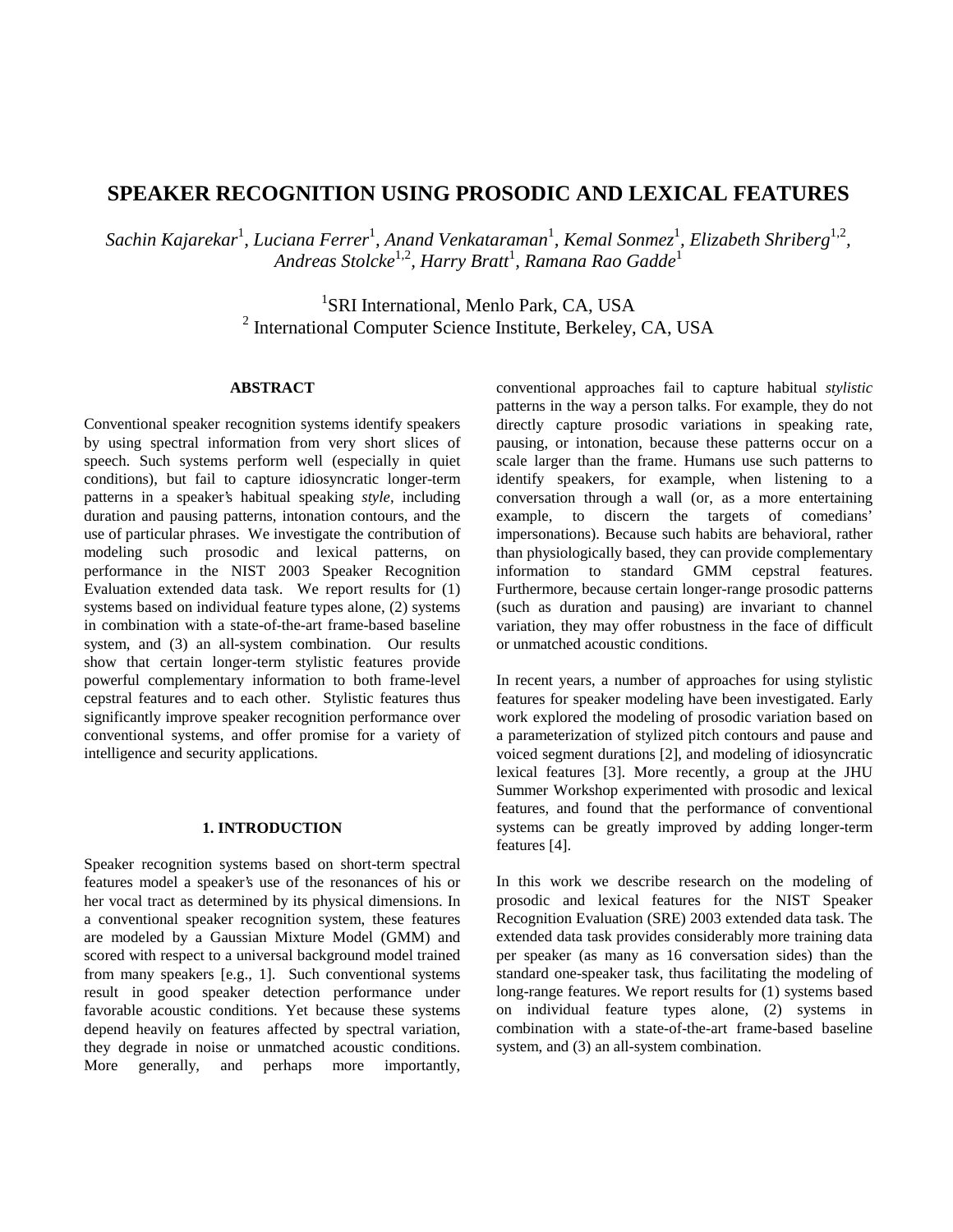The paper is organized as follows: Section 2 introduces the task; Section 3 details the segmentation, transcription, and system combination; Section 4 describes our baseline system. Sections 5, 6, 7, and 8 describe individual systems. The results for the individual systems and the combination of all systems are presented in Section 9. Finally, Section 10 presents our conclusions.

# **2. 2003 NIST EXTENDED-DATA ONE-SPEAKER RECOGNITION EVALUATION (SRE)**

The 2003 NIST Extended-data SRE is a text-independent one-speaker detection task based on data drawn from Switchboard 2 (SWB2) phase 2 and 3 databases. These databases have two-speaker conversations recorded over telephone channels. The main task is divided into three parts based on the amount of data used for training speaker models. In each part, 4, 8, or 16 conversation sides are used for training speaker models and one conversation side is used for testing. In general, speaker recognition performance improves by increasing the training data. However, the 16-conversation (training) condition has fewer speaker models and a smaller test set compared to the 8 conversation condition. Therefore, in this paper we focus on the 8-conversation condition. $<sup>1</sup>$ </sup>

For each training condition, the evaluation data are divided into 10 non-overlapping splits. The evaluation paradigm uses the splits for N-fold cross validation. N-1 split(s) are used for development and the results are applied on the remaining one split.

Two metrics are used to evaluate a system: (1) equal-error rate (EER), and (2) detection cost function (DCF). These measures are computed using false-acceptance (FA) rate, false-rejection (FR) rate, the cost for both types of errors, and the target and impostor priors. EER assumes that the costs and priors are equal. DCF assumes that FA is 10 times more costly than FR, and impostors are 10 times more likely than target speakers.

# **3. SEGMENTATION, TRANSCRIPTION AND SYSTEM COMBINATION**

The evaluation data are segmented into speech and nonspeech segments using a two-state hidden Markov model (HMM). The resulting speech segments are processed by

 $\overline{a}$ 

DECIPHER, SRI's conversational speech recognition system [5], to generate word-, phone-, and state-level transcriptions. The recognition system is trained using the SWB1 database. The system uses Mel-frequency cepstral coefficient (MFCC) features, which are normalized using vocal-tract length normalization, and then transformed using heteroscedastic linear discriminant analysis. The acoustic models are gender dependent within-word triphone models, trained using a maximum mutual information estimation criterion. The models are adapted to each speaker using open-loop maximum likelihood linear regression. The language model uses word bigrams, and is trained on a 37Kword plus 3K-multiword vocabulary. The recognition system runs at 3xRT on a Pentium Xeon processor and yields a word error rate of approximately 38% on the transcribed portion of the SWB2 database.

Information from different systems is combined at the score level using LNKnet software from MIT Lincoln Laboratory [6]. The combiner is a single-layer perceptron. It has two complementary output classes: true speaker and impostor. Class priors are adjusted to minimize the DCF metric. Combiners are trained using N-fold cross-validation for each training condition.

# **4. MFCC-GMM BASELINE SYSTEM**

Our baseline system uses 39-dimensional feature vector - 13 MFCCs (C1-C13) after cesptral mean subtraction, 13 delta and 13 double delta coefficients. This vector is normalized using feature normalization as described in [7]. For normalization, gender and handset models are trained using the NIST 1997 SRE data.

Distribution of the normalized features is modeled using a GMM with 2048 Gaussian components. The background model is trained using the same data used for feature normalization. Speaker models are adapted from the background model using MAP adaptation, and the score is computed as the log-likelihood ratio of test data with respect to the speaker and the background model. The score is normalized to compensate for variation due to different test durations (TNORM, [8]). Normalization data for splits 1-5 is obtained from splits 6-10, and vice versa. This system results in an EER of 1.9% and a DCF of  $0.91x10^{-03}$ . The performance of our baseline system was thus superior to the baseline scores made available by NIST for the evaluation.

<sup>&</sup>lt;sup>1</sup> The 8-conversation training condition uses roughly 1200 speaker models and 23,000 test trials.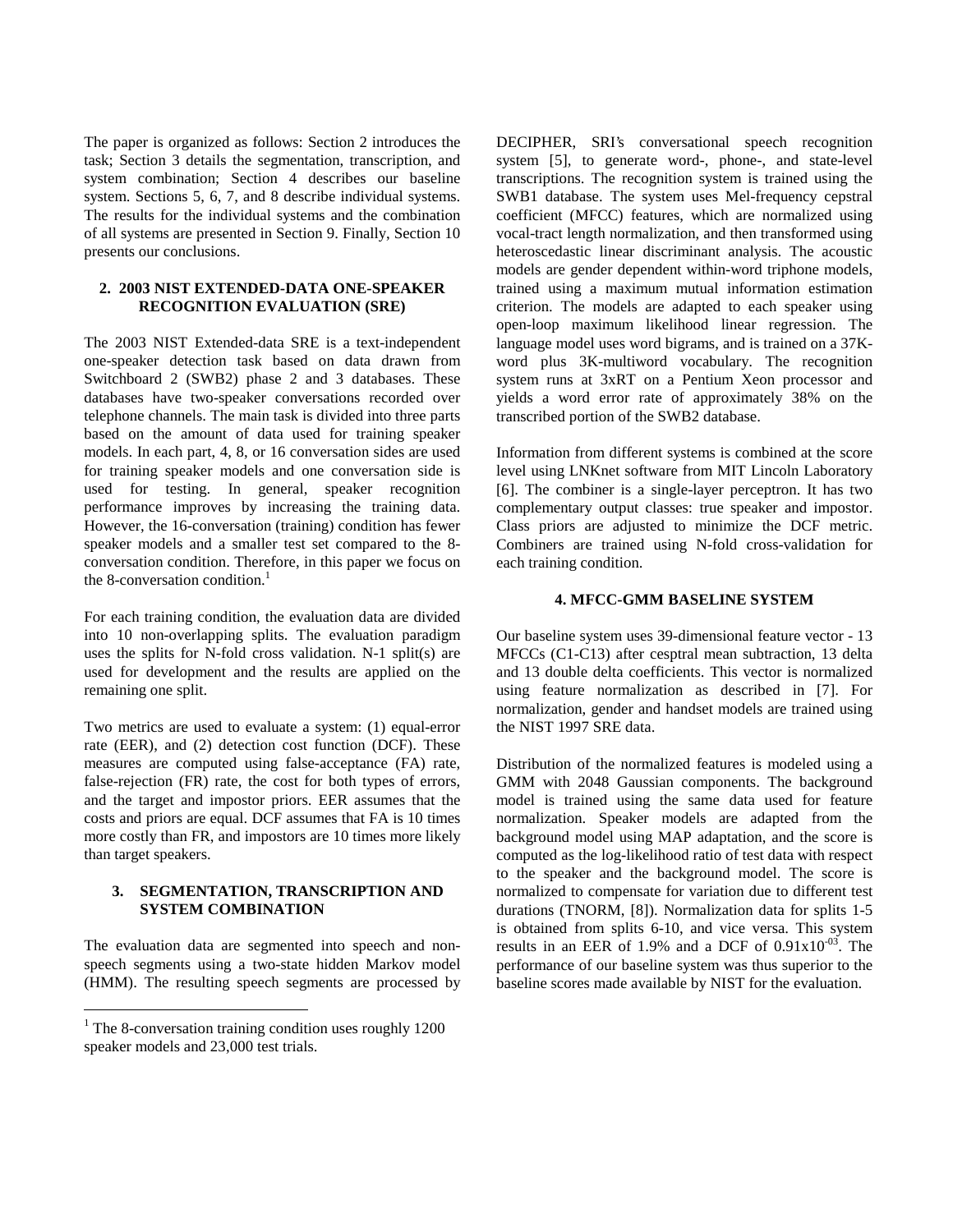# **5. CONDITIONAL PHONE PRONUNCIATION SYSTEM**

We developed a conditional phone pronunciation system by adopting the approach used in the system that was first developed in the JHU summer workshop [4,9]. The main idea is to model phonemic variation across different speakers. The phonemic variation is captured using conditional probability of an open-loop phone given the phone identity obtained by an automatic speech recognition (ASR) system. These probabilities are used to train background and speaker models. The score is computed as the likelihood ratio of the observed pairs of {open-loop phone, ASR phone} with respect to the speaker and background models.

The open-loop phone transcriptions are obtained from five recognition systems for a set of languages – English, German, Spanish, Japanese, and Mandarin. For each language, conditional phone pronunciation systems are developed separately and they are combined at the score level using the neural network combiner (see Section 4). Results show that this system gives the best performance among non-baseline systems with EER=2.25% and DCF= $8.870 \times 10^{-3}$ . However, it does not provide any improvement when combined with the baseline system, suggesting that it does not capture complementary information.

# **6. DURATION-BASED SYSTEM**

This system aims to capture speaker-specific duration patterns. To this end, each word and each phone are represented by feature vectors comprised by the durations of their component phones or ASR phone model states. These vectors are then modeled by GMMs. For a detailed description of this system see [10].

# **6.1 Features**

Three different duration features are used and for each of them a different system is created:

- x **Word features:** Sequence of phone durations in the words in the utterance. The number of components depends on the word pronunciation.
- **Phone features (1comp):** Duration of the phones in the utterance. These are scalar values.

• **Phone features (3comp):** Sequence of state durations in the phones in the utterance. These are three-component vectors.

In all cases the features are obtained from alignments of recognized words.

#### **6.2 Training and adaptation**

Once the features are computed, speaker-independent background GMMs for each word and each phone (onecomponent and three-component models) are estimated. The speaker models are later obtained through MAP adaptation of means and weights of the background model. Because speakers typically increase duration before pausing ("prepausal lengthening") for both grammatical and hesitation pauses, we train context-dependent models along with the context-independent ones. *Pause context* models are trained using samples that occur before a pause longer than 200 ms; *word context* models are trained using the remaining samples.

#### **6.3 Scoring procedure and results**

Three separate scores are obtained, one for each set of models: words, phones-1comp, phones-3comp. Each score is computed as the sum of the log-likelihoods of the corresponding feature vectors in the test utterance according to target speaker models. This sum is then divided by the total number of scored components and normalized by the background model score.

|               | <b>Without TNORM</b> |                            | <b>With TNORM</b> |                            |
|---------------|----------------------|----------------------------|-------------------|----------------------------|
| <b>System</b> | EER<br>$($ %)        | <b>DCF</b><br>$(x10^{-3})$ | EER<br>$($ %)     | <b>DCF</b><br>$(x10^{-3})$ |
| Phone model   | 8.01                 | 53.4                       | 5.70              | 34.6                       |
| $(3$ -comp)   |                      |                            |                   |                            |
| Phone model   | 12.47                | 87.3                       | 8.64              | 49.8                       |
| $(1$ -comp)   |                      |                            |                   |                            |
| Word model    | 10.93                | 60.8                       | 9.12              | 43.4                       |
| Combination   | 7.07                 | 42.0                       | 4.62              | 25.5                       |
|               |                      |                            |                   |                            |

**Table 1: Performance of different duration systems** 

During scoring, if the context-dependent model corresponding to a feature vector was not adapted to the speaker with more than a certain number of samples, the context-independent model is used instead. In addition, only models adapted to the speaker with at least five samples are used for scoring.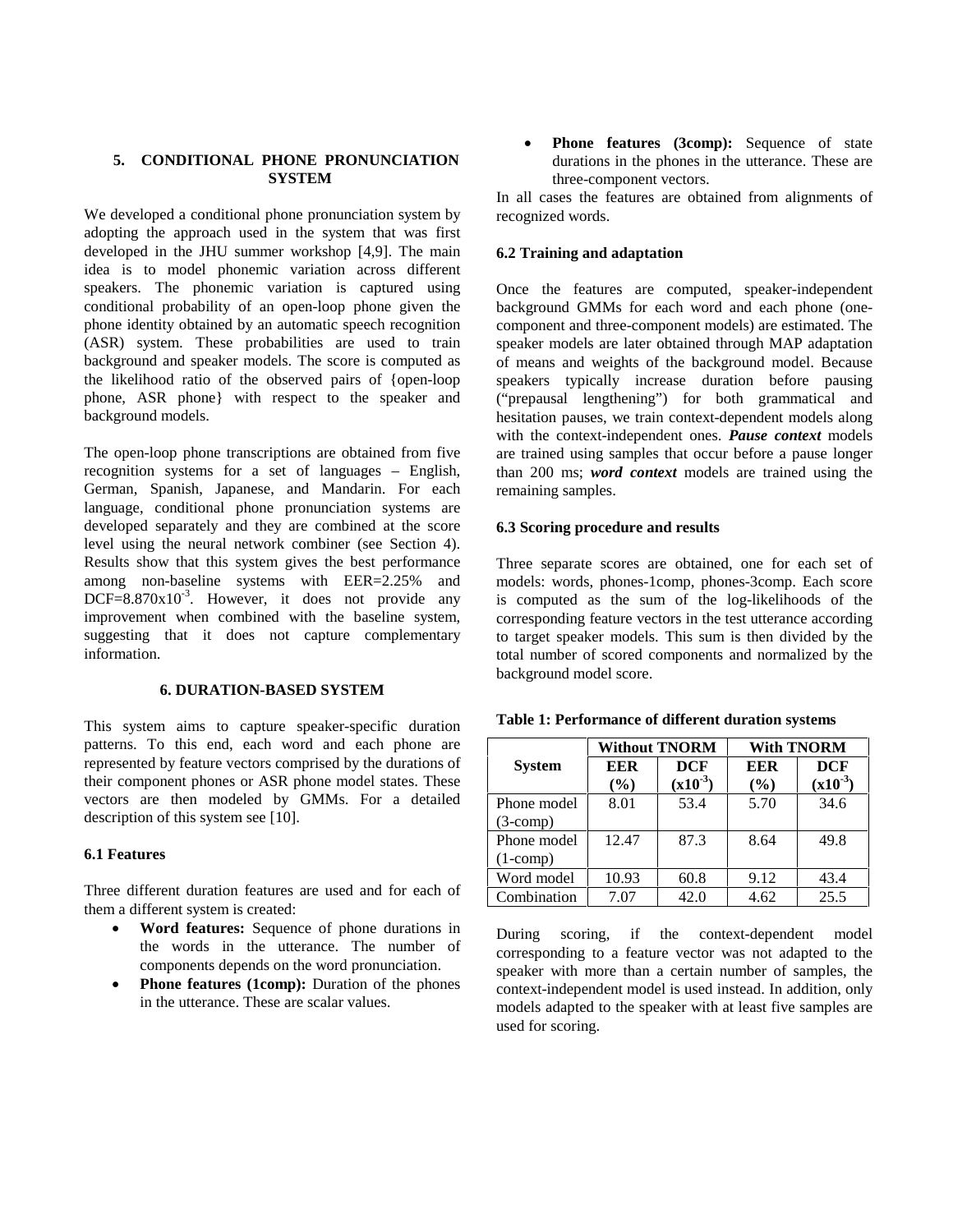Results for the three sets of models are presented in Table 1. We observed that scores from duration models are sensitive to the test segment length. Therefore, scores were normalized using TNORM where TNORM statistics were estimated in the same way as they are for the baseline system scores. As shown in Table 1, normalizing the score using TNORM yields considerable performance improvements. Also as shown, performance improves when all duration systems are combined.

# **7. NEW EXTRACTION REGION FEATURES**

We also defined a large set of features based on various new regions of interest, which we will refer to as "New Extraction Region Features (NERFs)." Work on these features is preliminary, thus we report results for only two sample subtypes of NERFs. NERFs define a sliding temporal region based on either a fixed window length or boundaries defined by the presence or values of other features (see Figure 1).



Max phone dur in pause-to-pause

# **Figure 1: Sample NERFs**

The regions are defined to be larger than a frame, to capture longer-term behaviors, and to be smaller than a whole conversation side, to yield more samples. Both the region definitions and the features defined inside regions are motivated (albeit loosely) by psycholinguistics. Note that the duration features described earlier can also be thought of as NERFs, where regions are defined as words.

# **7.1 Pause-to-pause region**

This particular system's region stretches from a pause to the next pause, using a certain minimum pause duration threshold (500 ms for the system used in these experiments). Four types of prosodic features are extracted for each region: pitch, duration, pause, and energy.

*Duration features* are extracted from the time alignments of the phones inside the region. An example of these features is the duration of the longest phone or vowel in the region, normalized by the average duration for that vowel overall.

*Pitch features* are obtained from pitch tracks extracted from the signal and then post-processed using an improved version of the approach in [2], where pitch contours are "stylized." Features such as the maximum stylized pitch, the last slope, and the mean pitch in the region are then computed.

*Energy features* are obtained using a stylized version of the raw energy. A linear approximation of the energy contour is obtained over each segment of the stylized pitch, and features like the energy range and the last or first slope in the region are computed.

*Pause features,* such as the average pause in the region, the pause before and after the region, or the maximum pause inside the region, are also computed.

After extraction, features are whitened and then modeled using GMMs. The rest of the recognition algorithm is similar to that used for the baseline system.

# **7.2 Stylizer segment region**

In this system, the extraction regions are the segments of the stylized pitch. These types of units were successfully used in the JHU workshop [4]. Several feature vectors are defined using start, end, and mean values of pitch and energy in the segment, their slopes, and the duration of the segment. These features are then modeled using GMMs. The individual EER for these systems is between 22% and 32%.

In contrast with the findings of the JHU workshop, we found that none of these systems gave substantial improvements when combined individually with the baseline. This may be due to two main differences in the systems. First, JHU workshop approaches included phone identity along with duration, and slopes of pitch and energy. We excluded this information since it is already modeled in our duration system. Second, unlike our approach, the JHU workshop approach used discretized versions of these features and modeled them using language models.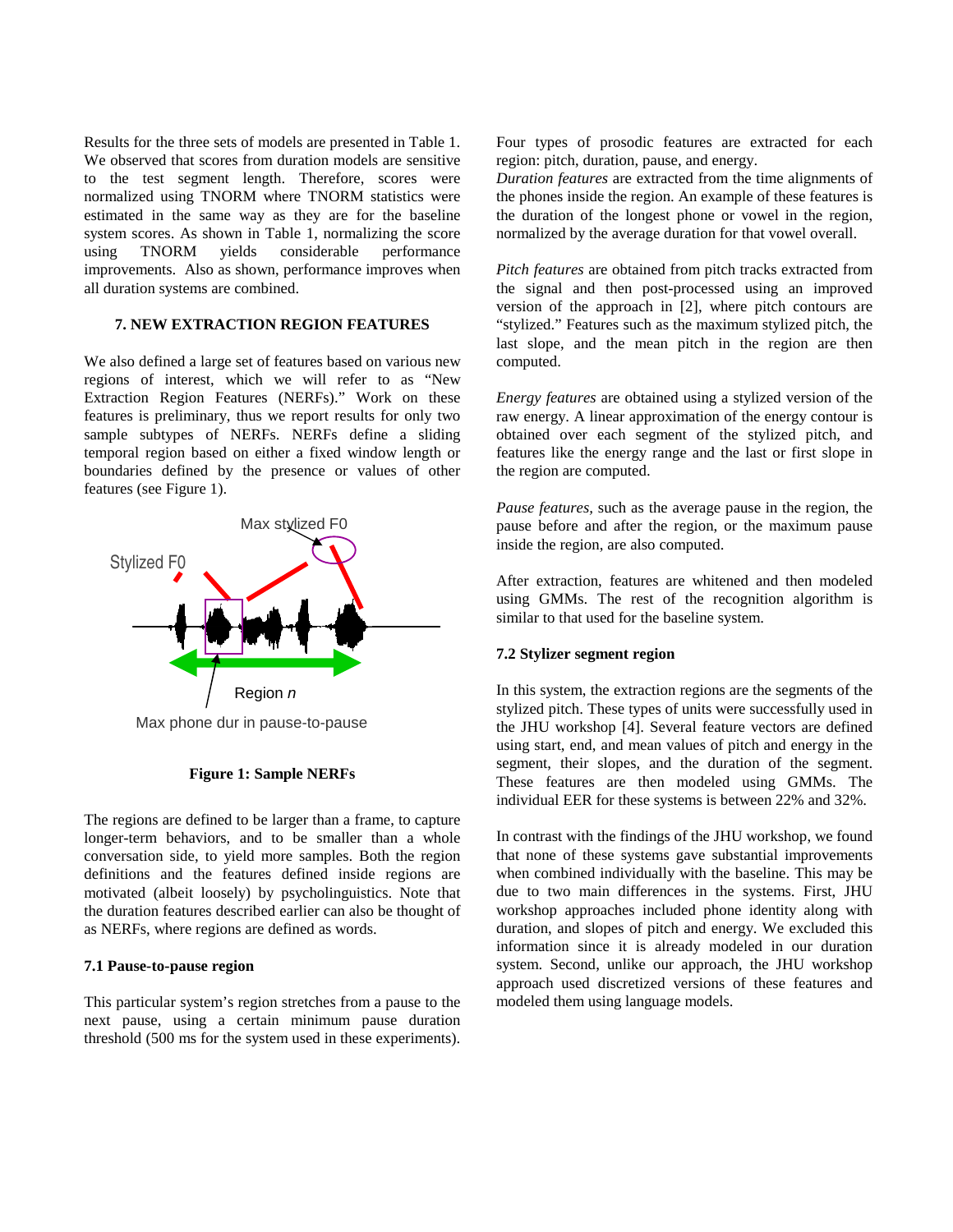# **8. LANGUAGE MODEL BASED SYSTEM**

This system uses word sequences from a spoken utterance as features and is an extension of [3]. In this work, the word sequences are obtained from the recognizer described in Section 3. The sequence of words is modeled as a bag of bigrams. Background and target speaker models are the estimated probabilities of these bigrams. The score is computed as the log-likelihood ratio of a set of bigrams extracted from test utterance with respect to background and speaker models.

We observed that the distribution of scores varies with the test duration length. This variation was compensated for by normalizing the scores using TNORM [8]. TNORM statistics were estimated in the same way as they are for baseline. This system gives an EER of 9.2% and a DCF of  $41.31x10^{-3}$ .

#### **9. RESULTS**

Table 2 shows the results of two-way combinations of the baseline system with each of the non-spectral systems. Results show that combination with the duration-based system yielded the greatest improvement in performance (about 40%, for both EER and DCF). Combination with the LM-based system also gives large improvements over the baseline system. Among NERFs, pause-to-pause features give about 15% improvement, and stylizer segments give about 5% improvement in both DCF and EER. This is an encouraging first result, especially given the low density of the NERFs.

**Table 2: Results of two-way combination with baseline** 

| <b>Systems</b>                 | $\%$ EER | <b>DCF</b> $(x10^{-3})$ |
|--------------------------------|----------|-------------------------|
| Baseline (1)                   | 2.35     | 9.144                   |
| $(1)$ + Duration system        | 1.40     | 5.319                   |
| $(1)$ + LM system              | 1.61     | 5.817                   |
| $(1)$ + Pause to pause NERFs   | 2.03     | 7.643                   |
| $(1)$ + Stylizer segment NERFs | 2.22     | 8.655                   |

Table 3 and Figure 2 present combination performance results for five sets of systems: (1) MFCC-GMM baseline (BASELINE), (2) NON-SPECTRAL systems without TNORM (NON-SPEC), (3) NON-SPECTRAL systems with TNORM (NON-SPEC\_TNORM), (4) BASELINE and NON-SPEC (ALL), and (5) BASELINE and NON-SPEC\_TNORM (ALL\_TNORM). All the systems in each set are combined using the single-layer perceptron described in Section 4.

**Table 3: EERs and DCF values for different systems** 

| <b>Systems</b>  | $EER(\%)$ | DCF $(x10^{-3})$ |
|-----------------|-----------|------------------|
| <b>BASELINE</b> | 2.35      | 9.144            |
| NON-SPEC        | 2.50      | 13.670           |
| NON-SPEC TNORM  | 1.76      | 8.544            |
| ALL.            | 1.33      | 5.286            |
| ALL TNORM       | 1.06      | 3.820            |

These results show that performance of the non-spectral system combination (NON-SPEC) improves by using TNORM on duration and LM system scores. This improvement is also reflected in the combination of scores from all systems (ALL versus ALL\_TNORM). Note that the NON-SPEC\_TNORM result is better than the BASELINE for both EER and DCF values and it gives significant improvement when combined with the BASELINE.





**Figure 2: DET curves for different sets of systems** 

#### **10. SUMMARY AND CONCLUSIONS**

We explored the contribution of stylistic features based on prosodic and lexical patterns to speaker recognition in the NIST 2003 extended data task. The systems using these